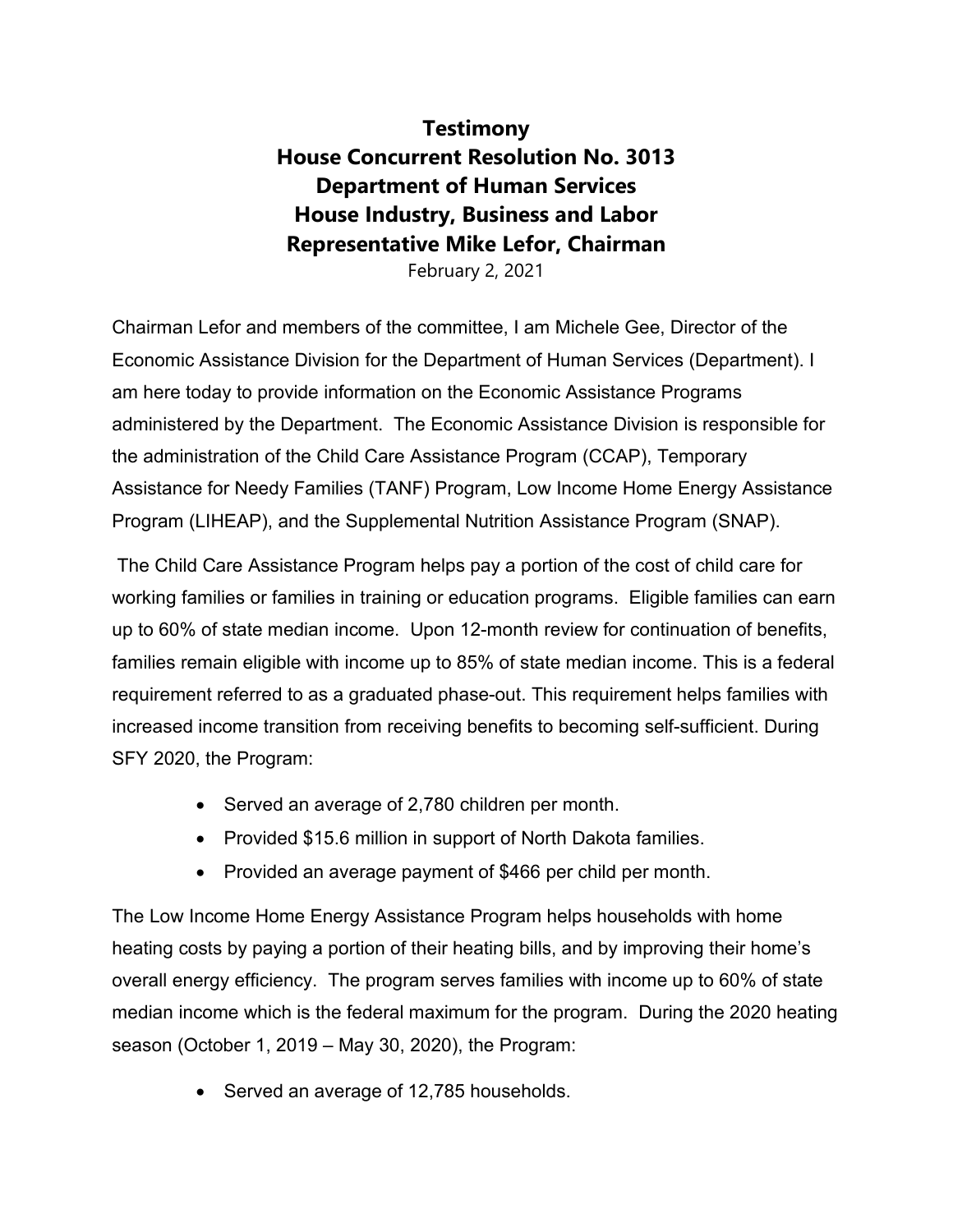- Provided \$12 million in support to North Dakota households.
- Provided an average payment of \$930 per household during the heating season.

The TANF program assists needy families with children who are deprived of parental support or care. This means a parent is absent due to divorce, separation, or death; or one or both parents are disabled.

Based on federal regulations, the adult receiving a TANF benefit must participate in a work activity of 20 hours a week if the youngest child is under 6 years of age or 30 hours a week if the oldest child is over 6 years of age. However, due to the national pandemic, the mandatory work activity hours are currently being waived.

During SFY 2020, the program served an average of 945 families per month, providing an average benefit of \$297 per family. Of those served:

- 81% served were children
- 52% of ND TANF cases are child-only cases (children in the care of a non-legally responsible caretaker)

The Supplemental Nutrition Assistance Program provides benefits to supplement the food budget of lower-income families so they can purchase healthy food and move towards self-sufficiency. The federal maximum income eligibility limit is set at 200% of the federal poverty level (equivalent to 60% of the state median income).

Per federal regulations, adults without dependent children must work at least 20 hours or more a week to maintain continuous eligibility or they may only receive SNAP benefits for 3 months in a 3-year period, unless they are exempt.

Adults exempt from work requirements include individuals:

- Individuals who are employed and working at least 30 hours weekly or receiving weekly earnings at least equal to the federal minimum wage multiplied by 30 hours,
- Under 18 or 50 years of age or older,
- Responsible for the care of a child or incapacitated household member,